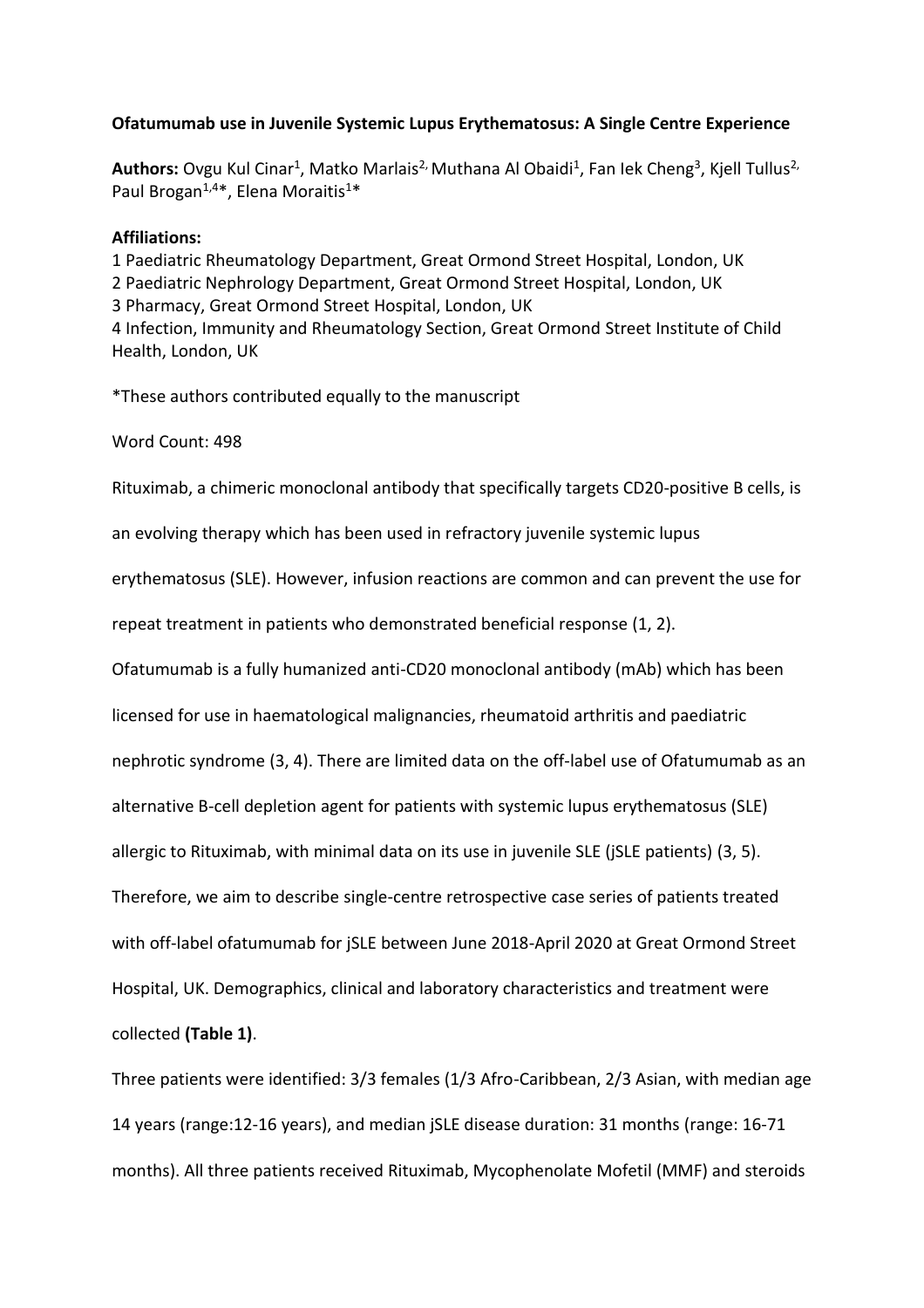prior to Ofatumumab. In addition, 2/3 patients had intravenous cyclophosphamide (cases 1 and 2). Post-Ofatumumab, all patients remained on MMF maintenance therapy, and weaning course of steroids.

The indication for ofatumumab in 3 patients was active jSLE, with severe prior reaction to Rituximab. The median number of Rituximab infusions received was 2 (range 1-4). The median duration between the last Rituximab dose and the first Ofatumumab dose was 9 months (range 4 days-55 months).

Active organs/systems involved prior to ofatumumab were: neurological and renal involvement for case 1; haematological involvement and serositis for case 2; and haematological involvement (ITP and immune haemolytic anaemia) for case 3. Cases 1 and 3 received one course of Ofatumumab (700 mg/dose, 2 doses, administered on day 0 and day 14); case 2 received 2 courses, same dose, 9 months apart. The median follow up post-Ofatumumab was 14 months (range 8-23 months).

Significant clinical improvement was observed in all cases **(Table 1)**, mirrored by improved laboratory markers of disease activity including anti-dsDNA antibody, complement levels, and proteinuria. At 6 months follow up, British Isles Lupus Assessment Index (BILAG) 2004 had improvement for all patients: 2/3 from A to D; 1/3 from B to D as well as Systemic Lupus Erythematosus Disease Activity Index (SLEDAI). At 6 months follow-up, the disease remained well-controlled for 2/3 patients, whereas 1/3 patient had a disease flare 9 months after the Ofatumumab course and received a second course with good response. Lymphocyte subsets were only available for 2/3 patients at 6 months post Ofatumumab. Two of the patients had repopulated B cells at this time point.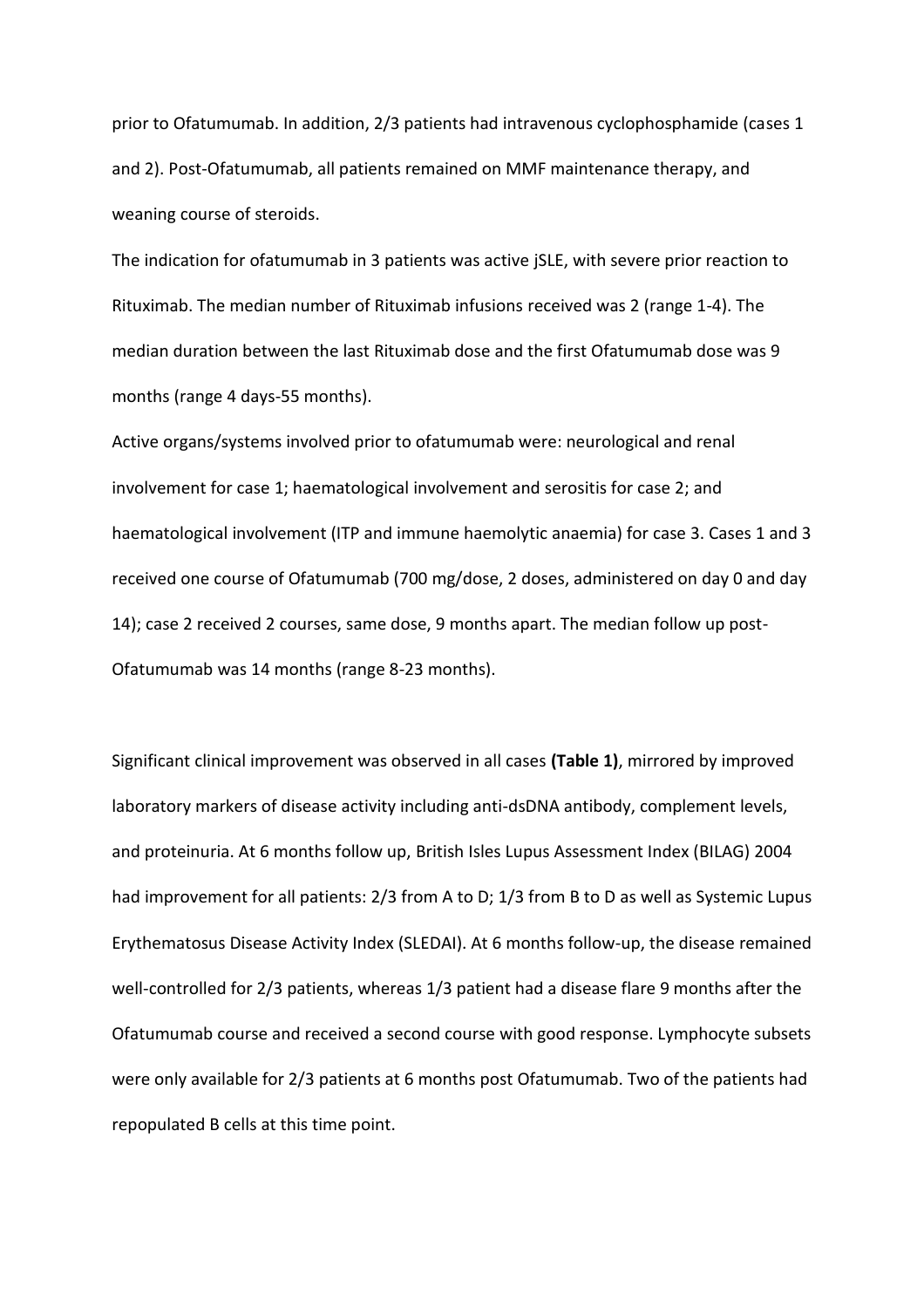In this small series, treatment with Ofatumumab for patients with jSLE allergic to Rituximab was a safe, well-tolerated and effective alternative to Rituximab therapy for B cell depletion. The clinical and serological outcomes were favourable, and in our experience similar to those achieved after Rituximab.

## References:

- 1. Terrier B, Amoura Z, Ravaud P et al. Safety and efficacy of rituximab in systemic lupus erythematosus: results from 136 patients from the French AutoImmunity and Rituximab registry. Arthritis Rheum 2010; 62: 2458–2466
- 2. Diaz-Lagares C, Croca S, Sangle S et al. Efficacy of rituximab in 164 patients with biopsy-proven lupus nephritis: pooled data from European cohorts. Autoimmun Rev 2012; 11: 357–364
- 3. Masoud S, McAdoo SP, Bedi R, Cairns TD, Lightstone L. Ofatumumab for B cell depletion in patients with systemic lupus erythematosus who are allergic to rituximab. *Rheumatology (Oxford)*. 2018;57(7):1156‐1161.
- 4. Haarhaus ML, Svenungsson E, Gunnarsson I. Ofatumumab treatment in lupus nephritis patients. *Clin Kidney J*. 2016;9(4):552‐555. doi:10.1093/ckj/sfw022
- 5. Lei L, Muhammad S, Al-Obaidi M, et al. Successful use of ofatumumab in two cases of early-onset juvenile SLE with thrombocytopenia caused by a mutation in protein kinase C δ. *Pediatr Rheumatol Online J*. 2018;16(1):61.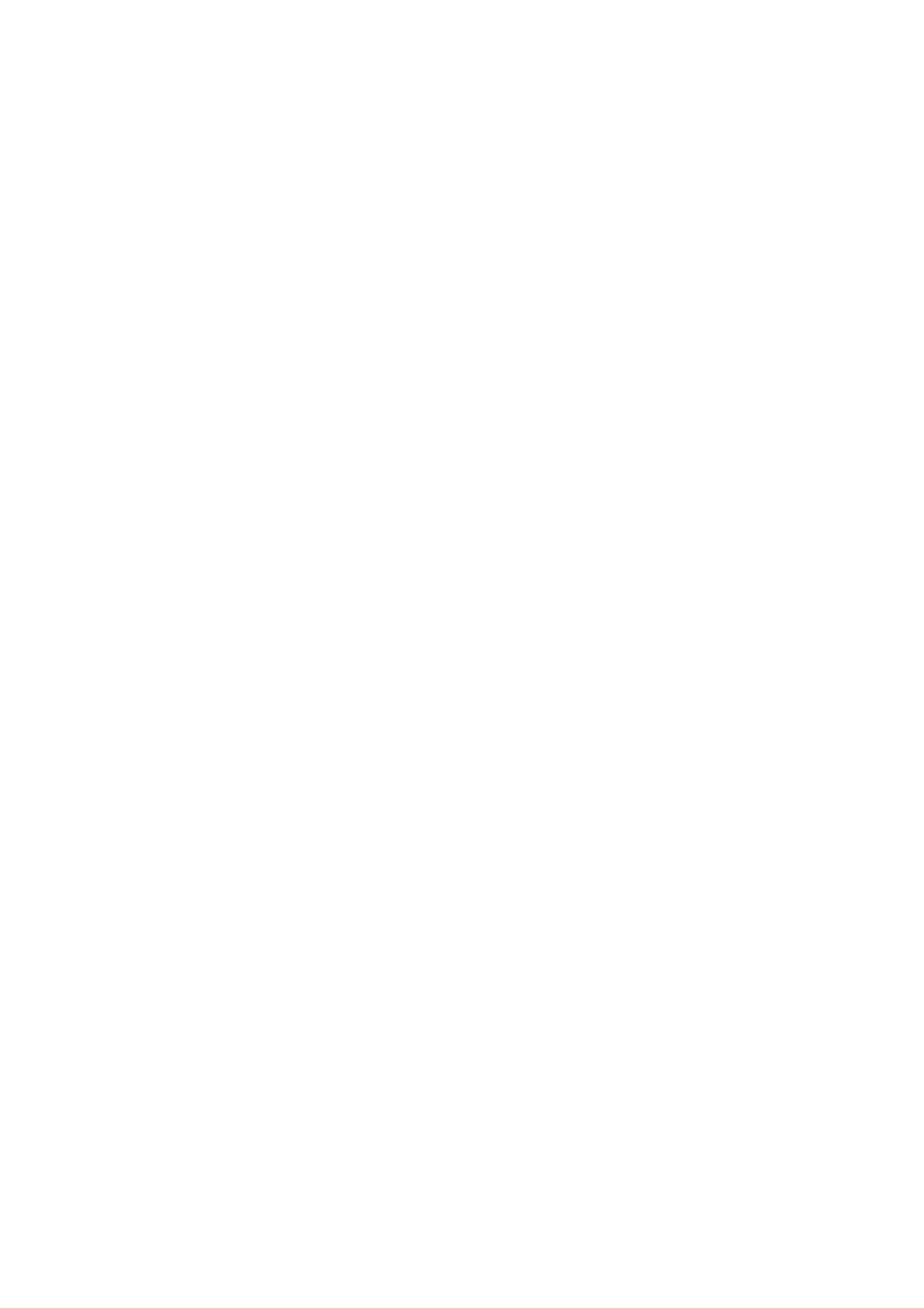|                                                                | Case 1                                                                                                                                                                                                   |                            |                                                                                                                                                                                                                           | Case 2                     | Case 3                                           |                            |
|----------------------------------------------------------------|----------------------------------------------------------------------------------------------------------------------------------------------------------------------------------------------------------|----------------------------|---------------------------------------------------------------------------------------------------------------------------------------------------------------------------------------------------------------------------|----------------------------|--------------------------------------------------|----------------------------|
| <b>Ofatumumab</b>                                              | Pre                                                                                                                                                                                                      | Post<br>$(^\sim 6$ months) | Pre                                                                                                                                                                                                                       | Post<br>$(^\sim 6$ months) | Pre                                              | Post<br>$(^\sim 6$ months) |
| Age, gender                                                    | 14 years, F                                                                                                                                                                                              |                            | 16 years, F                                                                                                                                                                                                               |                            | 12 years 8 months, F                             |                            |
| <b>Ethnicity</b>                                               | Asian                                                                                                                                                                                                    |                            | Afro-Caribbean                                                                                                                                                                                                            |                            | Asian                                            |                            |
| <b>Duration cSLE</b><br>(months)                               | 31 months                                                                                                                                                                                                |                            | 71 months                                                                                                                                                                                                                 |                            | 16 months                                        |                            |
| <b>Previous</b><br><b>Therapies</b>                            | IVMP, prednisolone,<br>Rituximab, HCQ, MMF,<br><b>CYP</b>                                                                                                                                                |                            | IVMP, prednisolone,<br>Rituximab, AZA, HCQ,<br>MMF, CYP                                                                                                                                                                   |                            | IVMP, IVIg, Rituximab,<br>prednisolone, HCQ, MMF |                            |
| <b>Previous total</b><br><b>Rituximab dose</b><br>(gram)       | 3 grams-severe allergic<br>reaction $(4th$ dose)                                                                                                                                                         |                            | 1 gram- severe allergic<br>reaction (2 <sup>nd</sup> dose)                                                                                                                                                                |                            | 1 gram- allergic reaction $(1st$<br>dose)        |                            |
| <b>Time since</b><br>Rituximab<br>(days/months)                | 9 months                                                                                                                                                                                                 |                            | 55 months                                                                                                                                                                                                                 |                            | 4 days                                           |                            |
| <b>Indication organ</b><br>involvement at<br>this presentation | Neurological (headaches,<br>memory loss, behavioural<br>change, non-specific<br>white matter changes on<br>MRI Brain)<br>Haematological<br>(Anaemia)<br>Renal<br>(Lupus nephritis, ISN/RPS<br>Class III) |                            | Renal<br>Lupus nephritis, ISN/RPS<br>Class III)<br>Serositis (pleural and<br>pericardial)<br>Haematological<br>(leukopenia, neutropenia,<br>lymphopenia)<br>Arthritis<br>Chronic cutaneous lupus<br>Non-scarring alopecia |                            | Haematological<br>(ITP, anaemia)<br>Arthritis    |                            |
| <b>Cumulative</b><br>Ofatumumab<br>dose, IV, mg                | 2X700 mg<br>$(1.4 \text{ gram})$                                                                                                                                                                         |                            | 4X700 mg<br>$(2.8 \text{ gram})$                                                                                                                                                                                          |                            | 2X700 mg<br>$(1.4 \text{ gram})$                 |                            |
| <b>Number of</b><br><b>Ofatumumab</b><br>course                | 1 course                                                                                                                                                                                                 |                            | 2 courses                                                                                                                                                                                                                 |                            | 1 course                                         |                            |
| <b>Maintenance</b><br>Therapy post-<br><b>Ofatumumab</b>       | HCQ, MMF, prednisolone                                                                                                                                                                                   |                            | HCQ, MMF                                                                                                                                                                                                                  |                            | HCQ, MMF                                         |                            |
| <b>ANA</b>                                                     | Homogeneous<br>>1:2560                                                                                                                                                                                   | N/A                        | Speckled<br>>1:2560                                                                                                                                                                                                       | N/A                        | Speckled<br>>1:2560                              | Speckled<br>>1:2560        |
| dsDNA                                                          | 318.0                                                                                                                                                                                                    | 104.0                      | 412                                                                                                                                                                                                                       | 156                        | 3.5                                              | 1.8                        |
| <b>ENA</b>                                                     | Negative                                                                                                                                                                                                 |                            | Positive: Anti-RNP, Ro, La,<br>Sm<br>Ribosomal P IgG Ab                                                                                                                                                                   |                            | Positive: Anti-Ro                                |                            |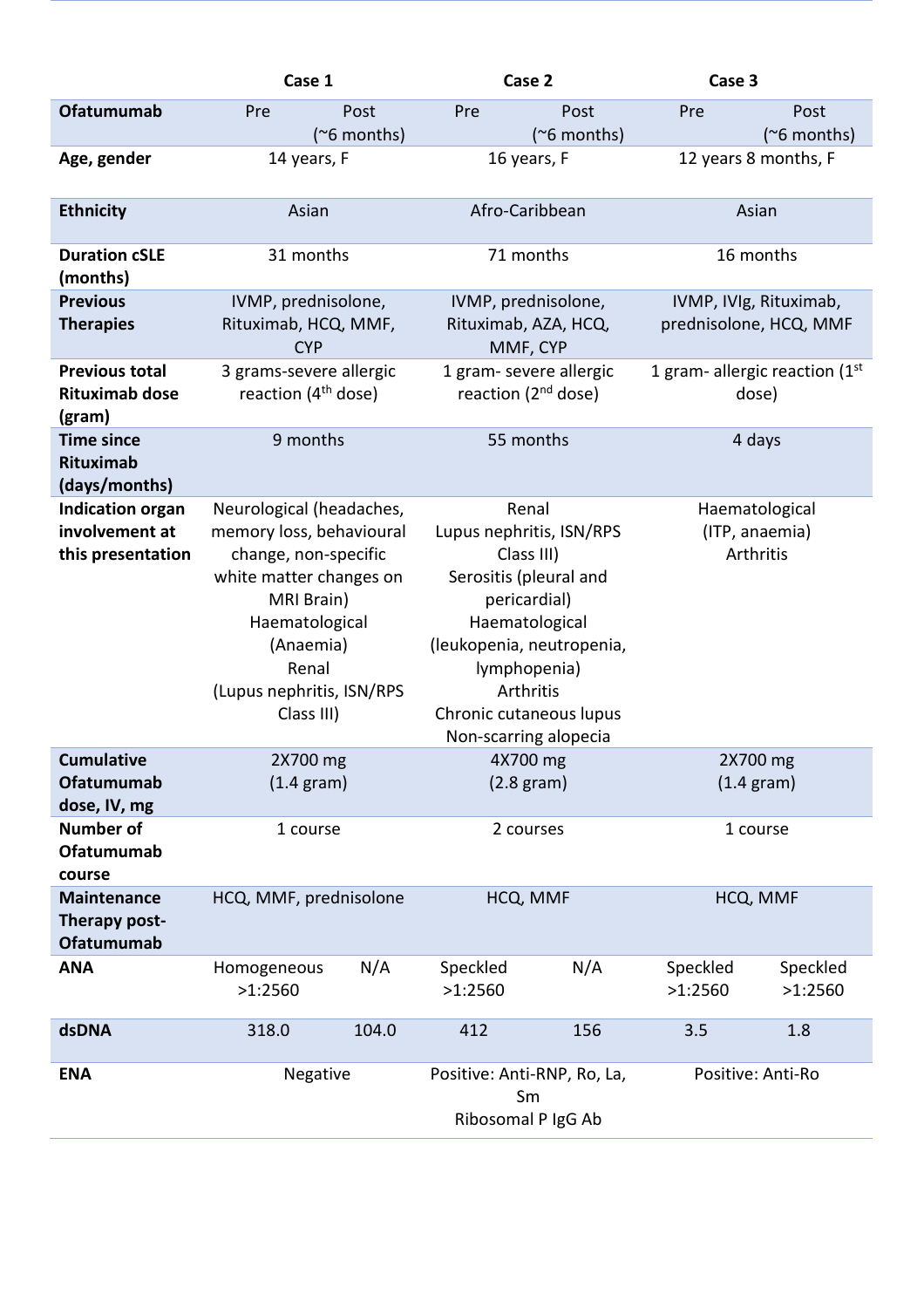| Rheumatoid<br><b>Factor</b><br>(RR: 0-14 IU/ml)                  | Negative<br>< 10.0 |      | Negative<br>< 10.0 |       | Positive<br>24.0 |       |
|------------------------------------------------------------------|--------------------|------|--------------------|-------|------------------|-------|
| Anti-C1q<br>antibodies<br>(RR:0-15 U/ml)                         | N/A                |      | 376.0              | 260.0 |                  | <6.0  |
| <b>DAT (Coombs)</b>                                              | Negative           |      | Negative           |       | Positive         |       |
| <b>Total lymphocyte</b><br>count<br>$(1.20 - 5.20)$<br>$X10*9/L$ | 1.05               | 0.96 | 0.63               | 0.41  | 6.23             | 1.81  |
| <b>Complement 3</b><br>(RR:0.75-1.65<br>g/I                      | 0.61               | 0.89 | 0.44               | 0.63  | 1.64             | 1.79  |
| <b>Complement 4</b><br>(RR:0.14-0.54<br>g/I                      | 0.09               | 0.20 | 0.06               | 0.08  | 0.09             | 0.41  |
| <b>WCC</b><br>$(4.00 - 11.00)$<br>$X10*9/L$                      | 2.73               | 3.89 | 2.40               | 1.88  | 19.66            | 5.09  |
| <b>Neutrophils</b><br>$(1.80 - 8.00)$<br>$X10*9/L$               | 1.36               | 2.37 | 1.46               | 1.22  | 12.01            | 2.89  |
| <b>Platelets</b><br>$(150 - 450)$<br>$X10*9/L$                   | 165                | 511  | 255                | 252   | 41               | 249   |
| Haemoglobin<br>(RR: 120-160 g/L)                                 | 88                 | 73   | 105                | 95    | 96               | 133   |
| IgG (RR: 5.4-16.1)<br>$g/L$ )                                    | 10.30              | 6.37 | 20.20              | 19.50 | 33.70            | 10.30 |
| <b>IgA</b><br>$(RR: 0.7 - 2.5 g/L)$                              | 1.18               | 0.81 | 2.71               | 3.38  | 1.45             | 1.24  |
| IgM<br>$(RR: 0.5-1.8 g/L)$                                       | 0.61               | 0.51 | 1.02               | 1.33  | 0.80             | 0.47  |
| <b>Urea</b><br>Mmol/L                                            | 5.6                | 3.2  | 2.9                | 2.6   | 4.3              | 3.3   |
| <b>Creatinine</b><br>Mmol/L                                      | 71                 | 39   | 46                 | 39    | 43               | 46    |
| <b>Albumin</b><br>g/L<br>$(RR: 37-56 g/L)$                       | 31                 | 33   | 39                 | 37    | 42               | 44    |